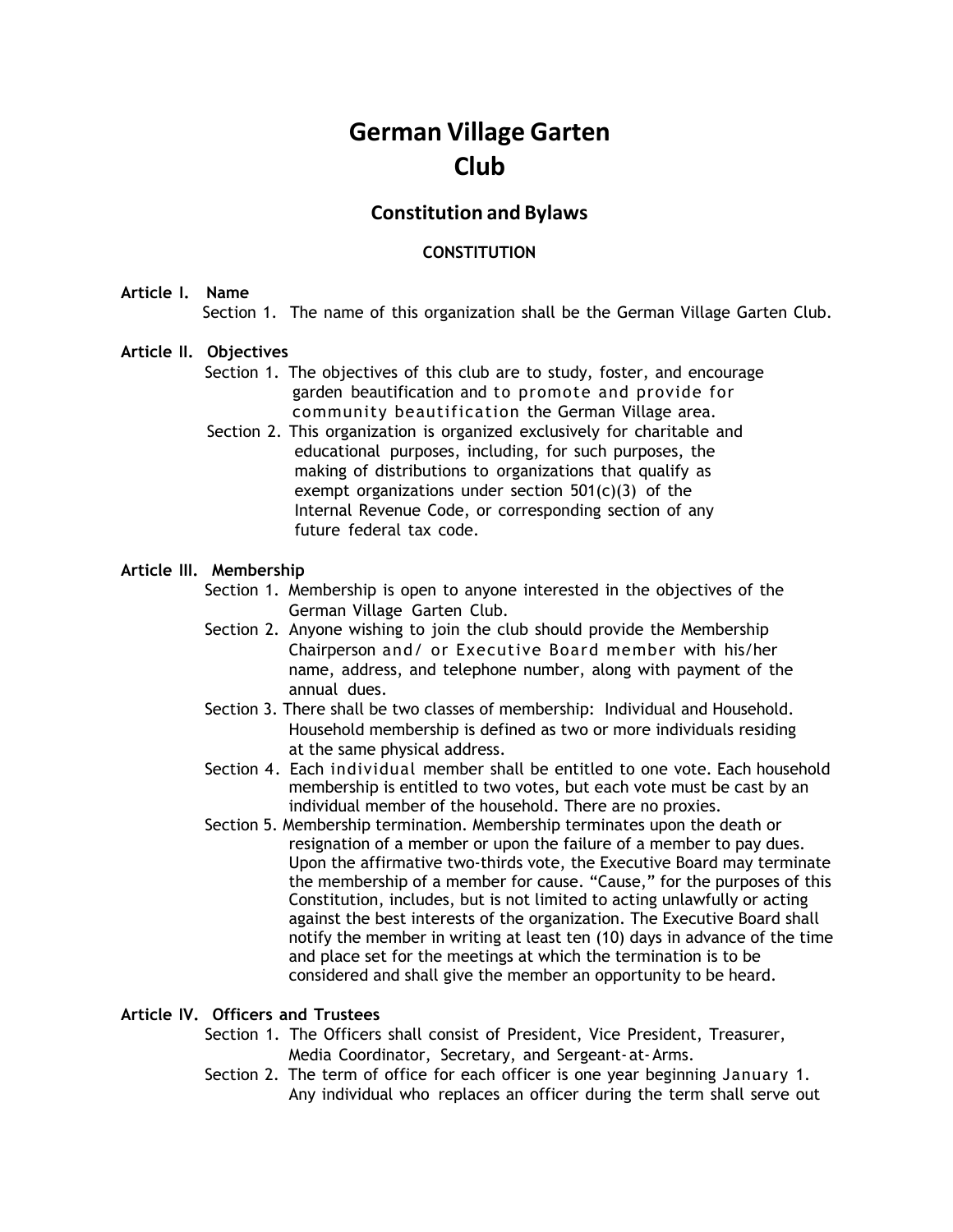only the remainder thereof. No officer may serve more than five consecutive full terms in a particular office.

- Section 3. A vacancy in an office during the term shall be filled by majority vote of the Executive Board.
- Section 4. The Executive Board shall consist of the officers and three trustees, who are the three most recent past presidents. The terms of these three are so staggered that the immediate past president becomes a member at the end of his/her term as president and the term of the past president with the longest seniority in service on the Executive Board ends. If any one of the three past presidents is unavailable or unwilling to serve, the vacancy may be filled by the President, with the approval of the Executive Board.

#### **Article V. Meetings**

- Section 1. Regular general membership meetings shall be set throughout the year by vote of the Executive Board.
- Section 2. The Annual Meeting is the December meeting, the day for which shall be appointed by the Executive Board. At the meeting, the officers for the following year shall be elected.
- Section 3. For the purposes of this Constitution and Bylaws, meetings, notices, and ballots may be sent by any authorized communications equipment or by U.S. Mail or courier service. Member meetings, and meetings of the Executive Board and other committees may choose to meet via authorized communications equipment. Authorized communications equipment is any equipment that provides a transmission, including but not limited to telephone, telecopy, virtual, or any electronic or computer-generated means, from which it can be determined that the transmission was authorized by and accurately reflects the intention of the members involved, and with respect to meetings, allows all persons participating in the meeting to contemporaneously communicate with one another.
- Section 4. The voting members present at a legally called general membership meeting shall constitute a quorum for all purposes. At any meeting of the Executive Board, those present shall constitute a quorum if a majority of the Executive Board members are present.

#### **Article VI. Finance**s

- Section 1. Each member shall pay annual dues. Annual dues are set by the Executive Board and are payable December 31 of each year.
- Section 2. The treasurer may use funds for necessary club expense up to a maximum of \$500. Any Club expense over \$500 must be approved by the Executive Board.
- Section 3. Separate funds for special purposes may be established by vote of the members.
- Section 4. The Organization's fiscal year shall be a calendar year unless otherwise determined by the Executive Board.
- Section 5. Upon dissolution of this organization, assets shall be distributed for one or more exempt purposes within the meaning of section 501(c)(3) of the Internal Revenue Code, or corresponding section of any future federal tax code, or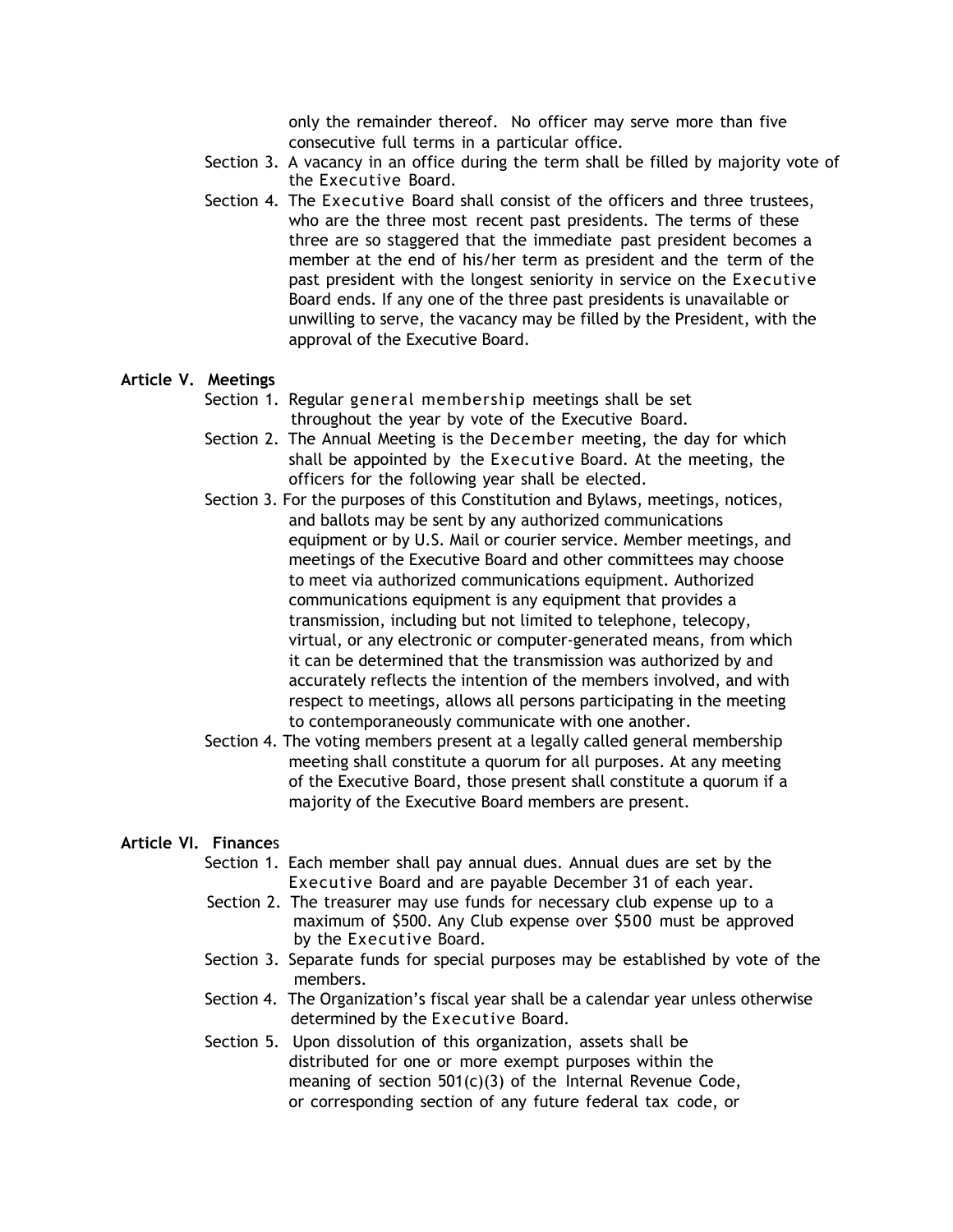shall be distributed to the federal government, or to a state or local government, for a public purpose. Any such assets not disposed of shall be disposed of by the Court of Common Pleas of the county in which the principal office of the organization is then located, exclusively for such purposes or to such organization or organizations, as said Court shall determine, which are organized and operated exclusively for such purposes.

## **Article VII. Rules of Order**

Section 1. The rules contained in the latest edition of *Robert's Rules of Order* shall govern this Organization in all cases to which they are applicable and in which they are not inconsistent with this Constitution and Bylaws.

## **Article VIII. Amendments**

Section 1. The Constitution may be amended by a majority vote of the members present at any regular meeting, provided the proposed amendment has been approved by the Executive Board and has been submitted to a previous meeting of the members.

## **BYLAWS**

## **Article I. Conducting Club Business**

Section 1. The order of business shall be as follows:

- 1. Call to Order
- 2. Reading and disposition of minutes
- 3. Treasurer's report
- 4. Reports of committees
- 5. Admission of new members
- 6. Unfinished business
- 7. Reading of communications
- 8. New business
- 9. Remarks of interest to the Club
- 10. Adjournment
- Section 2. Voting for officers shall be on a slate presented by the Nominating Committee, and from the floor, at the December meeting.
- Section 3. All motions and resolutions shall be decided by a majority vote of the members present, unless otherwise provided for in the Constitution and Bylaws.

## **Article II. Committees**

- Section 1. The standing committees shall be Membership, GartenMarkt, and Community Beautification. The President shall appoint all other such committees, which are necessary for the work of the Club.
- Section 2. The Nominating Committee shall consist of the following members: the immediate Past President, one active member of long standing appointed by the Executive Board, and one other member appointed by the current President. The Executive Board may choose to ask the